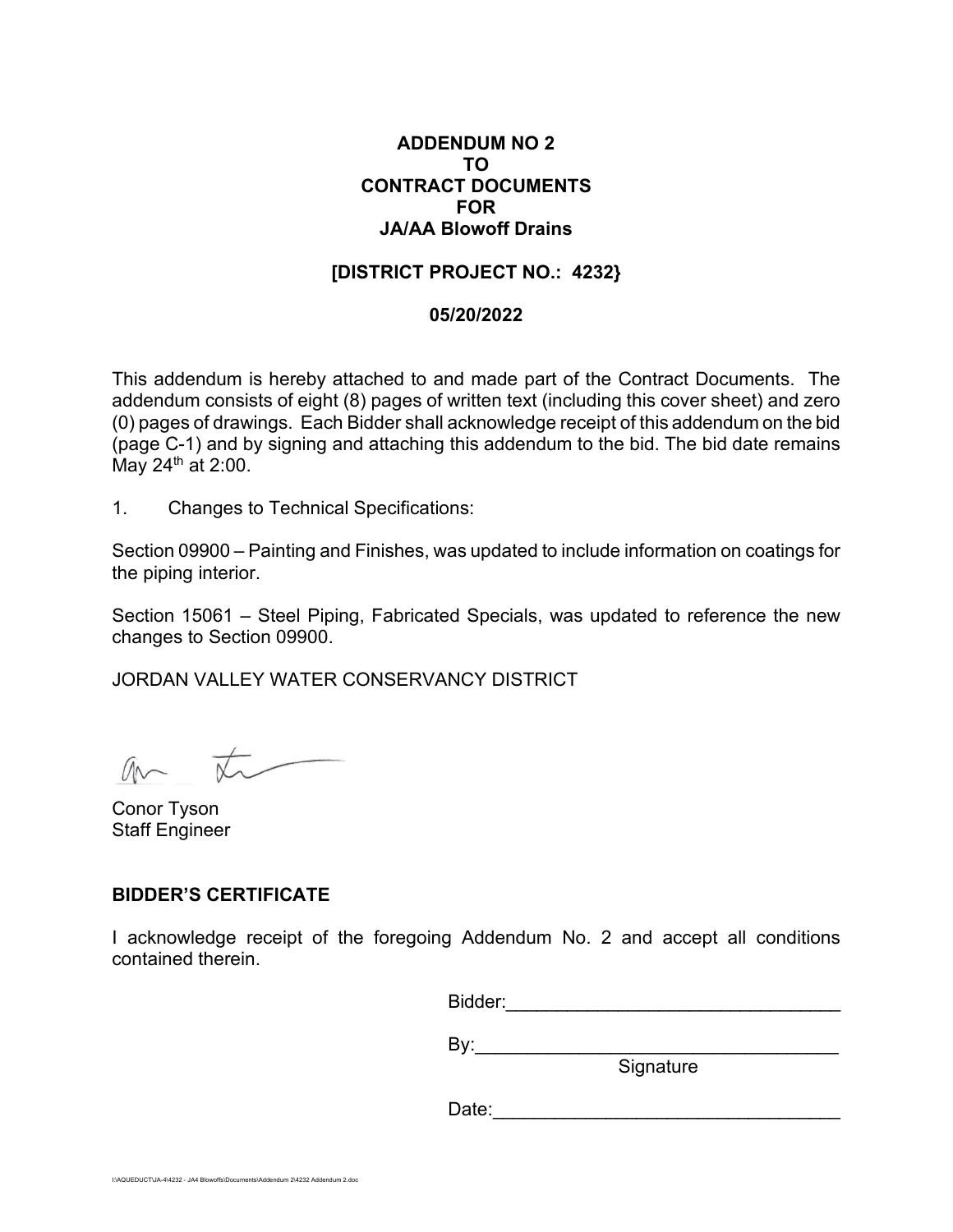# **SECTION 09900 - PAINTING AND FINISHES**

# **PART 1 - GENERAL**

### 101.01 **DESCRIPTION**

A. The WORK included in this section includes surface preparation, furnishing and applying paints and coatings to the interior and exterior surfaces of piping, valves, and fittings located in vaults, **buried**, or as indicated on the drawings.

#### 101.02 **REFERENCES AND STANDARDS**

- A. Work covered by this specification shall meet or exceed the provisions of the latest editions of the following codes and standards in effect at the time of award of the contract:
	- 1. OSHA Occupation Safety and Health Act: State of Utah and Federal
	- 2. AWWA C 210 Liquid Epoxy Coating Systems for the Interior and Exterior of Steel Water Pipelines

## 101.03 **SUBMITTALS**

- A. CONTRACTOR shall supply shop drawings for approval on all paint materials prior to installation.
- B. Where ANSI/NSF 61 approval is required, submit ANSI/NSF 61 certification letter for each coating in the system indicating the product application limits on size of tank or piping, dry film thickness, number of coats, specific product tests, colors certified, and approved additives.

## **PART 2 - PRODUCTS**

## **201.01 PAINT, SEALERS AND SURFACE FINISH MATERIALS**

- A. Paint for Piping Interior: Piping interiors shall be coated with epoxy conforming to AWWA C210 and D102. The epoxy shall have a maximum VOC content of 250 g/L, minimum solids volume of 67% and demonstrated suitability for immersion in water. The epoxy must be resistant to corrosion and certified NSF-61 compliant.
- B. Paint for Exposed Exterior Piping: Exposed metal piping, fittings and valves shall be coated with a high solids two component epoxy coating system. The epoxy coating shall be Ameron, Amerlock 400, Wasser, or approved equal and match existing colors.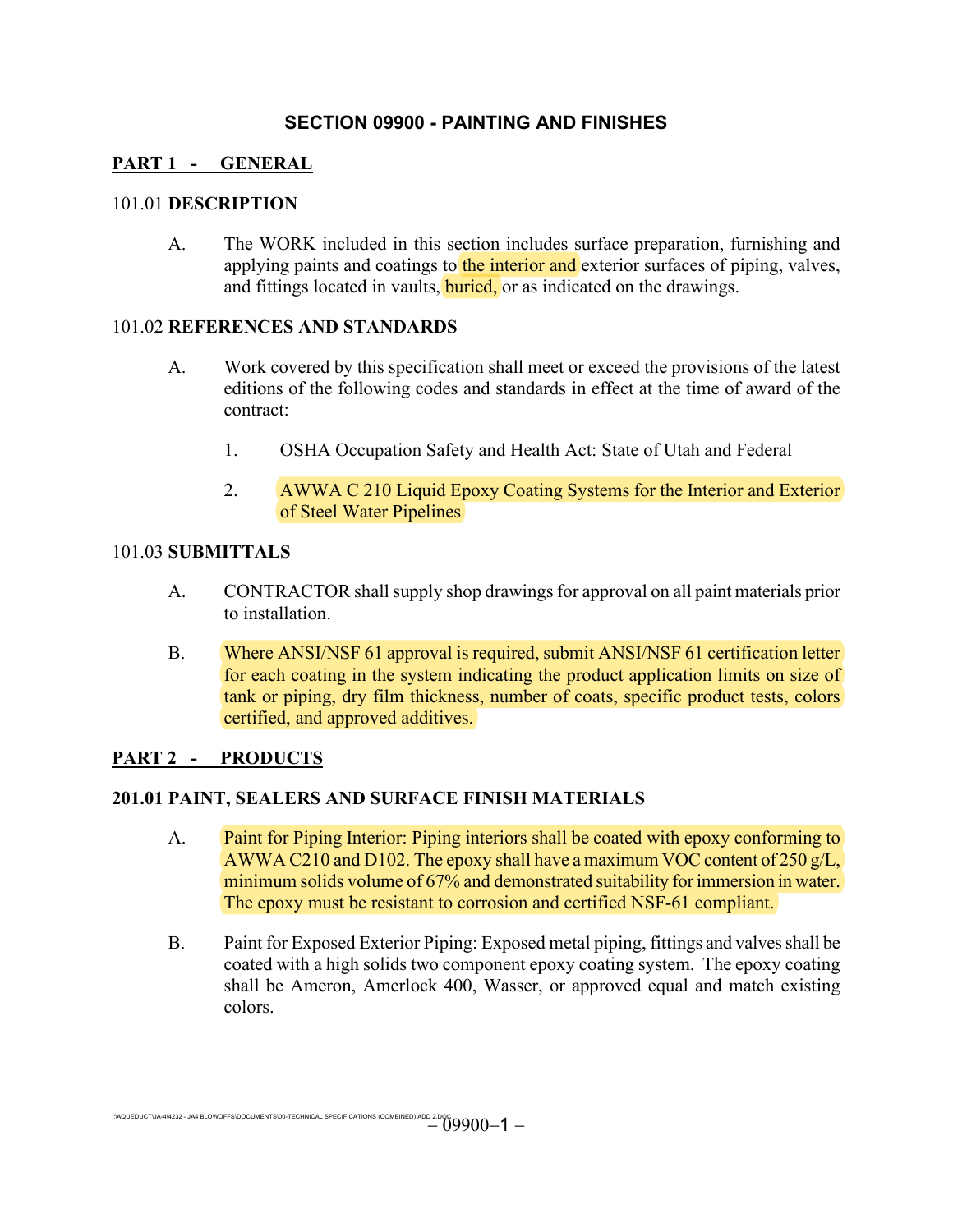# **SECTION 09900 - PAINTING AND FINISHES**

## **PART 3 - EXECUTION**

### **301.01 SURFACE PREPARATION**

A. All surfaces which receive paint or other coatings shall be prepared in accordance with the recommendations of the manufacturer of the material being used. Any loose coating, or corrosion scale on existing piping shall be completely removed with wire brushing, sand blasting, water blasting or other approved methods.

#### **301.02 APPLICATION**

- A. Exposed metal piping, fittings and valves shall be painted in accordance with the manufacturer's recommendation.
	- **1.** Priming
		- a) Minimum drying time: 16 hours at 70°F or 30 hours at 50°F.
		- b) Thickness: 7.0 mils wet and 5.0 mils after drying.

## **2.** Topcoat

- a) Minimum drying time: 20 hours at 70°F or 40 hours at 50°F.
- b) Thickness: 7.0 mils wet and 5.0 mils after drying.
- c) Final Thickness: 10 mils minimum.
- B. Each coat shall be free of runs, skips or "holidays". All excess paint and/or drips on floors, walls, and other surfaces which are not designated for paint shall be removed.

## **- END OF SECTION -**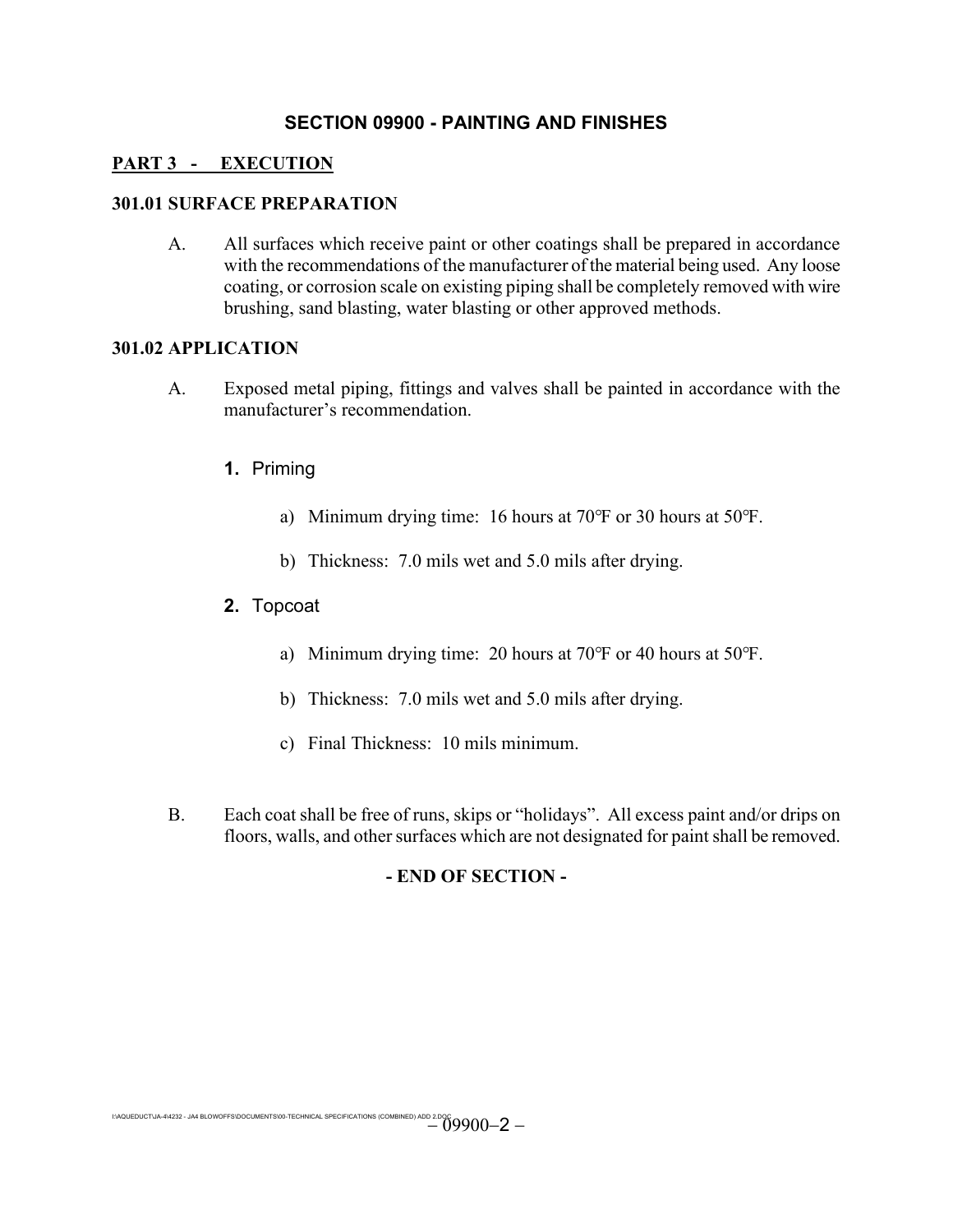# **PART 1 - GENERAL**

#### 101.01 **THE REQUIREMENT**

A. When required, the Contractor shall fabricate, install, and test all bends, reducers, wyes, tees, crosses, outlets, manifolds, and other steel plate specials, complete in place all in accordance with the requirements of the Contract Documents.

#### **101.02 REFERENCE SPECIFICATIONS, CODES, AND STANDARDS**

- A. Without limiting the generality of other requirements of these specifications, all work specified herein shall conform to or exceed the applicable requirements of the referenced portions of the following documents to the extent that the requirements therein are not in conflict with the provisions of this Section.
	- 1. Commercial Standards:

| ANSI/AWWA C200-80   | Steel Water Pipe 6 inches and larger                                                                                   |  |  |  |  |  |  |  |
|---------------------|------------------------------------------------------------------------------------------------------------------------|--|--|--|--|--|--|--|
| ANSI/AWWA C208-83   | Fabricated Steel Water Pipe<br>Fittings,<br>Dimensions for.                                                            |  |  |  |  |  |  |  |
| ASTM A234/A234M-84a | Specification for Piping Fittings of Wrought<br>Carbon Steel and Allow Steel for Moderate<br>and Elevated Temperatures |  |  |  |  |  |  |  |

## AWWA M-11 Steel Water Pipe-A Guide for Design and Installation.

## **101.03 CONTRACTOR SUBMITTALS**

- A. Shop Drawings
	- 1. The Contractor shall submit shop drawings and laying diagrams of all pipe, joints, bends, reducers, wyes, tees crosses, outlets, manifolds, and other steel plate specials in accordance with the requirements in Section entitled Contractor Submittals, 01300.
- B. Design calculations shall be submitted to the Engineer for review prior to manufacture of pipe specials.
- C. Certifications
	- 1. A certified affidavit of compliance shall be furnished for all steel plate specials and other products or materials furnished under this section of the specifications.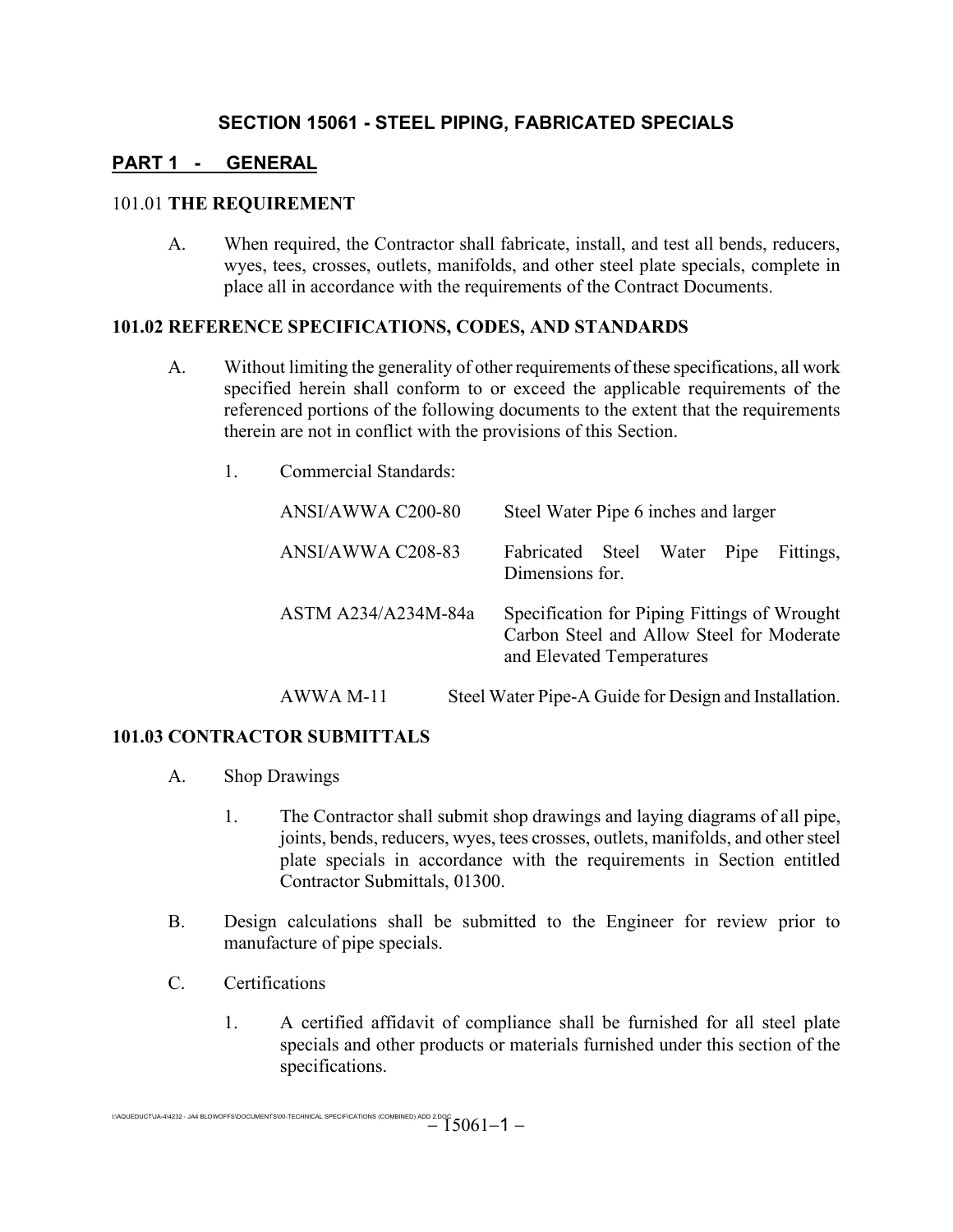#### **101.04 QUALITY ASSURANCE**

- A. Shop Testing of Steel Plate Specials
	- 1. Upon completion of the welding, but prior to lining and coating, each steel plate special shall be bulkheaded and tested under a hydrostatic pressure of 1 2 times the design pressure; provided, that if straight pipe used in fabricating the specials has been previously tested and meets the requirements of the applicable piping Section, no further hydrostatic testing will be required; or provided, that all other welded seams are tested by the liquid penetrant inspection procedure conforming to ASTM 3 165, under Method B and Leak Testing or where applicable by the soap and compressed air method at an air pressure of 25 psi. Any pin holes or porous welds which may be revealed by the test shall be chipped out and rewelded and the pipe or fitting retested.
- B. Not outside mortar shall be applied over a seam prior to testing; however, mortar lining may be applied over a seam prior to hydrostatic testing, bud under such conditions said pressure test shall be held on the pipe or fitting for a period of not less than 30 minutes.

## **PART 2 - PRODUCTS**

## **201.01 GENERAL**

A. Specials are defined as fittings, closure pieces, bends, reducers, wyes, tees, crosses, outlets, manifolds, and other steel plate specials located above ground or in structures.

#### **201.02 DESIGN**

A. Except as otherwise provided herein, materials, fabrication and shop testing of striahgt pipe shall conform to the requirements of ANSI/AWWA C200 and shall conform to the dimensions of ANSI/AWWA C208. The minimum thickness of plate for pipe from which specials are to be fabricated shall be the greater of that determined by the following 2 formulas:

$$
(1) \tT = \frac{P_w D/2}{Y/S_w} \t(2) \tT = \frac{P_t D/2}{Y/S_t}
$$

where T = Plate thickness in inches

 $D =$  Outside diameter of steel cylinder in inches

 $P_w =$  Design working pressure = 115 psi

I:\AQUEDUCT\JA-4\4232 - JA4 BLOWOFFS\DOCUMENTS\00-TECHNICAL SPECIFICATIONS (COMBINED) ADD 2.DOC  $-15061-2-$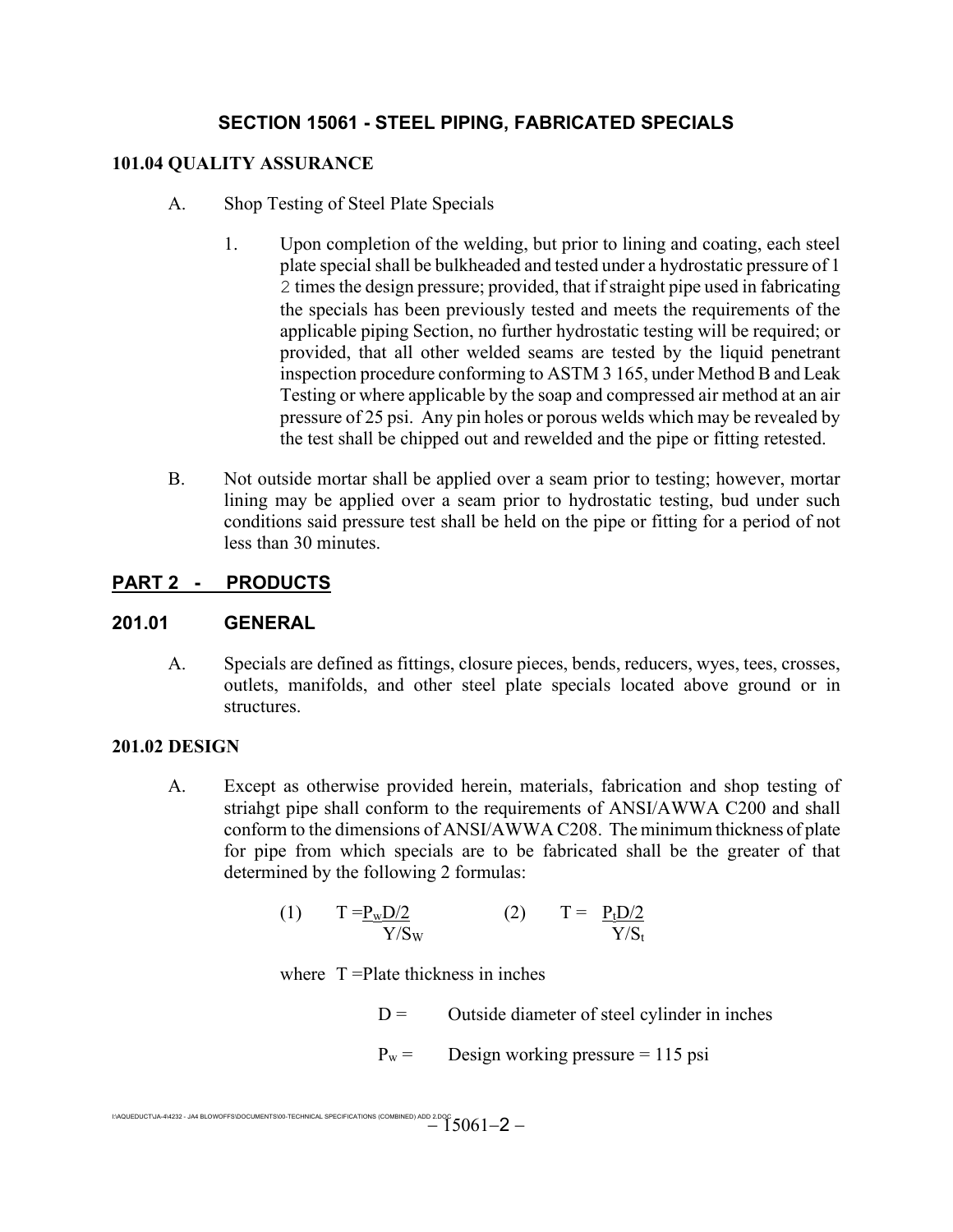| $P_t =$ | Design transient pressure for piping $= (275 \text{ psi})$ |
|---------|------------------------------------------------------------|
| $Y =$   | Yield point of steel in psi                                |
| $S_w =$ | Safety factor of 2.5 at design working pressure            |
| $S_t =$ | Safety factor of 1.875 at design transient pressure        |

B. In no case shall the design stress at design work pressure  $(Y/S_w)$  for steel pipe exceed 16,500 psi or 22,000 psi at design transient pressure  $(Y/S_t)$ , nor shall plate thickness be less than the thickness of adjacent mainline pipe or the following:

|        | Nominal Pipe Diameter (inches)                                                                                                                                                                                                                                                                                                     |         |  | Piping above Ground Piping in<br><b>Structures</b> |  |              |  |  |               |
|--------|------------------------------------------------------------------------------------------------------------------------------------------------------------------------------------------------------------------------------------------------------------------------------------------------------------------------------------|---------|--|----------------------------------------------------|--|--------------|--|--|---------------|
|        |                                                                                                                                                                                                                                                                                                                                    | 16      |  |                                                    |  | $0.206$ inch |  |  |               |
| $\sim$ | $\mathbf{r}$ $\mathbf{r}$ $\mathbf{r}$ $\mathbf{r}$ $\mathbf{r}$ $\mathbf{r}$ $\mathbf{r}$ $\mathbf{r}$ $\mathbf{r}$ $\mathbf{r}$ $\mathbf{r}$ $\mathbf{r}$ $\mathbf{r}$ $\mathbf{r}$ $\mathbf{r}$ $\mathbf{r}$ $\mathbf{r}$ $\mathbf{r}$ $\mathbf{r}$ $\mathbf{r}$ $\mathbf{r}$ $\mathbf{r}$ $\mathbf{r}$ $\mathbf{r}$ $\mathbf{$ | 1 1 1 1 |  |                                                    |  |              |  |  | $\rightarrow$ |

C. Pipe installed on saddle support shall be designed to limit the longitudinal bending stress to a maximum of 10,000 psi. Design shall be in accordance with the provisions of Chapter 7 of AWWA M-11.

## **201.04 FABRICATION AND MATERIALS**

- A. General
	- 1. Reinforcement for wyes, tees, outlets, and nozzles shall be designed in accordance with AWWA Manual M-11. Reinforcement shall be designed for the design pressure specified or shown and shall be in accordance with the details shown on the Drawings. Specials and fittings shall be equal in pressure design strength and shall have the same coating as the adjoining pipe. Unless otherwise shown on the Drawings, the minimum radius of elbows shall be 2.5 times the pipe diameter and the maximum miter angle on each section of the elbow shall no exceed 11 1/4 degrees.
- B. Specials and fittings that cannot be mechanically lined and coated shall be lined and coated by hand-application, using the same materials as are used for the pipe and in accordance with the applicable AWWA or ASTM Standards. Coating and lining applied in this manner shall provide protection equal to that specified for the pipe. Fittings may be fabricated from pipe that has been mechanically lined and/or coated. Areas of lining and coating that have been damaged by such fabrication shall be repaired by hand-applications in accordance with applicable AWWA or ASTM Standards.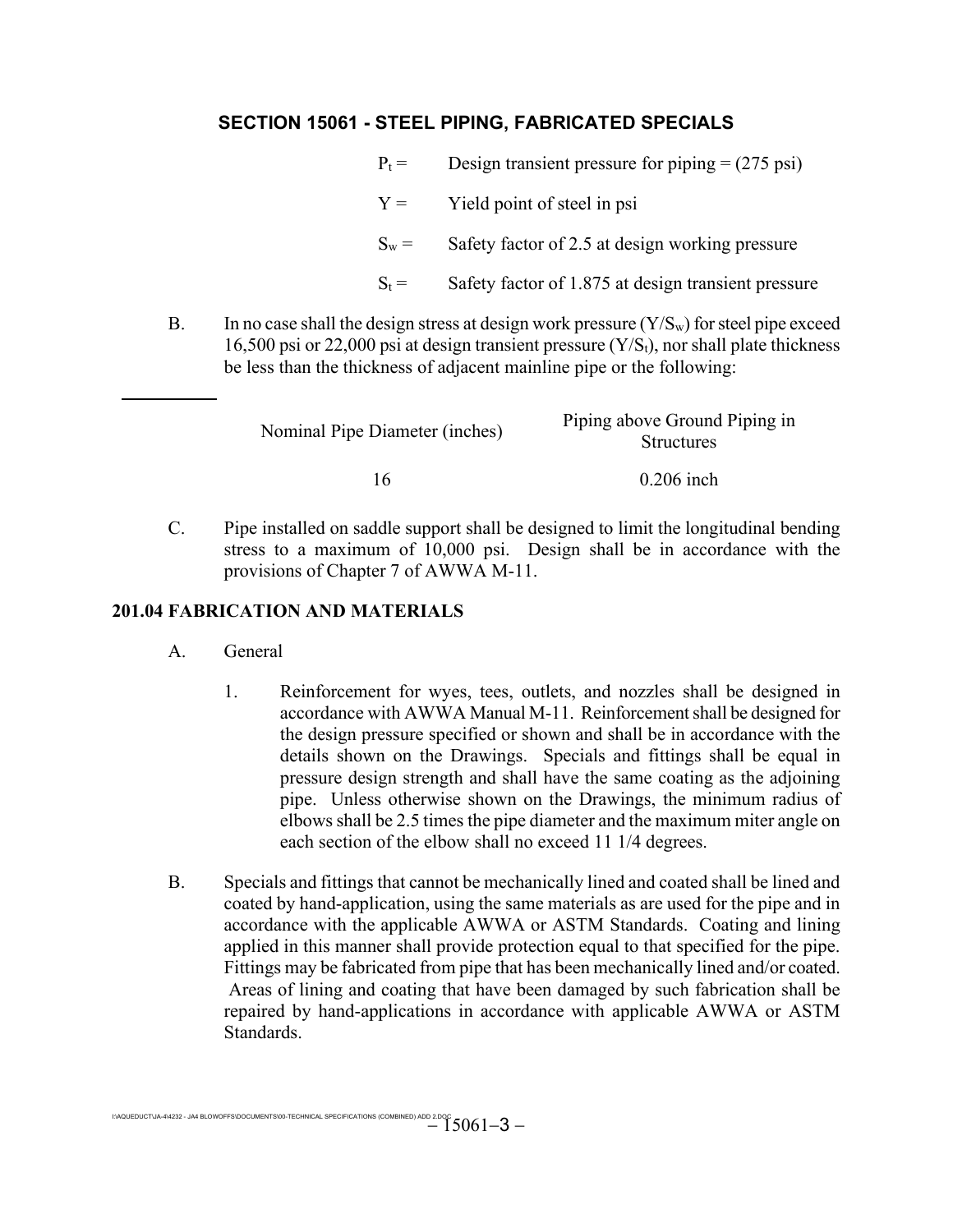- C. Access manholes with covers shall be as detailed on the Drawings. All threaded outlets shall be forged steel suitable for 3000 psi service, Vogt or equal.
- D. Moderate deflections and long radius curves may be made by means of beveled joint rings, by pulling standard joints, by using short lengths of pipe, or a combinations of these methods; provided that pulled joints shall not be used in combination with bevels. The maximum total allowable angle for beveled joints shall be 5 degrees per pipe joint. The maximum allowable angle for recommendations or the angle which results from a 3/4-inch pull out from normal joint closure, whichever is less. All horizontal deflections or fabricated angles shall fall on the alignment. All vertical deflections shall fall on the alignment and at locations adjacent to underground obstructions, points of minimum earth cover, and pipeline outlets and structures, the pipe angle points shall meet the angle points shown on the Drawings.
- E. Outlets, Tees, Wyes, and Crosses
	- 1. Outlets 12-inch and smaller may be fabricated from Schedule 30 or heavier steel pipe in the standard outside diameters, i.e., 12-3/4 inch, 10-3/4 inch, 8- 5/8 inch, 6-5/8 inch, and 4-1/2 inch.
- F. The design of outlet reinforcement shall be in accordance with the procedures given in Chapter 13 of AWWA Manual M-11, except that the design pressure P, used in the M-11 procedure shall equal the greater of 1.25  $P_w$  or 0.9375  $P_t$ . Unless otherwise shown on the Drawings, outlets 2 inches in diameter and smaller need not be reinforced.
- G. In lieu of saddle or wrapper reinforcement as proved by the design procedure in Manual M-11, pipe or specials with outlets may be fabricated in their entirety of steel plate having a thickness equal to the sum of the pipe wall plus the required reinforcement.
- H. Where required by the M-11 design procedure, crotch plate reinforcement shall be furnished.
- I. Steel Welding Fittings
	- 1. Steel welding fittings shall conform to ASTM A 234.
- J. Flanges
	- 1. Flanges shall conform to AWWA C207 Class D flange.
- K. Lining
	- 1. Fusion Bonded Epoxy Lining